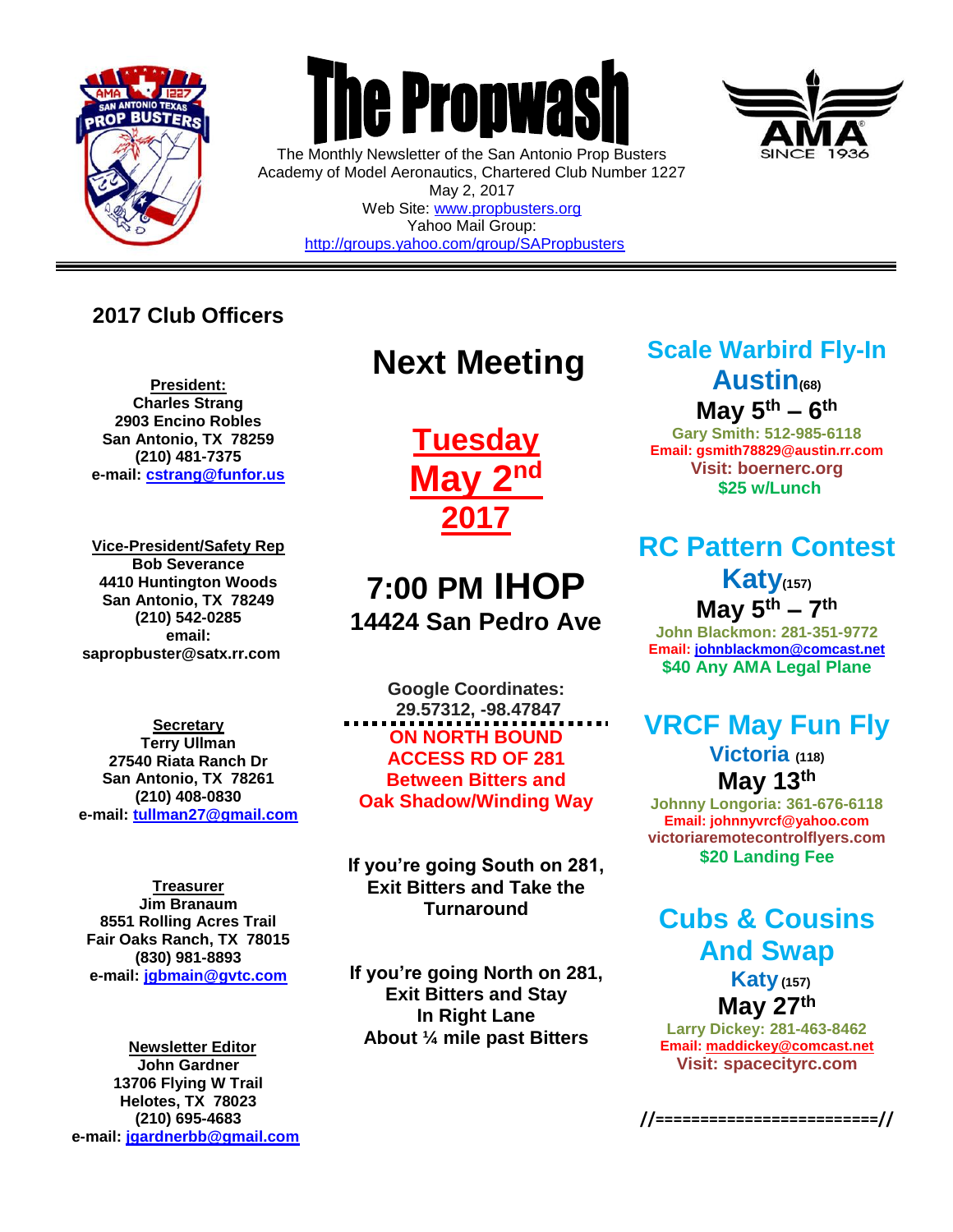**Date:** 4/4/2017, 7:02PM The meeting of the Prop Busters was called to order by **Charles Strang** at IHOP, 14424 San Pedro Ave, just north of Bitters on 281.

#### **Visitors**: None

**Flying Field:** When visitors or spectators show up at the field, encourage their interest by sharing with them why you like to fly and show them around. If they don't already fly, explain how the club can help them learn to fly with the club's trainer plane using a **buddy box system with an instructor.** If they happen to have a plane, perhaps you can help them check it out, and even get it into the air **if you're confident with their type of model and the flying conditions. Make sure they get Rick Storm's contact info.** 

**Prop Busters Iron-on Shirt Decals: Lloyd Roecker** has made several large (\$ 2.00) and small (\$0.50) iron-on decals for purchase at the meeting.

The **February** meeting minutes were approved.

**President:** Charles welcomed all and mentioned the upcoming **April 22 Spring Fly-in** to be discussed later.

**VP/Safety Officer**: Bob reminded all to **fly in front of the pilot stations, NOT behind them.**  Also, stay hydrated and watch out for snakes and insects as the temperature rises. **Mind the Prop!**

**Secretary:** Terry no comment.

**Treasurer: Jim** reported the various expenses, income, and account balances. If you need details contact Jim.

**Newsletter:** Standing order for the newsletter is that free ads and articles of interest for the newsletter need to be submitted by members to **John Gardner** by the 17th.

**Web Editor: Robert Jarzombek** 

has updated the website to include posting pictures and our upcoming events.

**Early Bird Raffle:** None

**Membership: Rick Storm** reported no new members this month.

**Visitors and Past Members:** 

Other than open events**,** we welcome visitors and want to encourage modelers to become members of Prop Busters. **Visitors and Past members with AMA registration** are welcome to **fly** at our field **two times as a guest of an accompanying current member.** After that, it is expected that they will join or renew their Prop Busters membership.

#### **Old Business:**

The **Spring Fly-in** is sanctioned for **April 22 with a landing fee of \$15 that includes pilot lunch.** Fly whatever you can bring (no turbines). There will be a voluntary "Flite Test Challenge"

and an informal tail gate swap. The event will begin around 9 AM. Food budget was set after discussion of Gumbo or Jambalaya. Ray Murry will be making **Gumbo for lunch!**

**Fly-Over Area:** From here out, the **fly over area will no longer be mowed**. Per the land owner, the vegetation will be periodically baled.

**Build n Fly event scheduled for October** was discussed by George Wilson as a "build and fly anything but an ARF". George was contacted by Alan Johnson with of **Vintage RC Group** (VRG) about informally co-hosting the event. From discussion, the Prop Busters welcome their participation in our event.

**New Business:** None **Events: TCF Warbird Event on June10**. No size restrictions.

**MODEL OF THE MONTH**:

**Ray Murry** showed his resurrected his 1/12 th semi-scale model of a German WWII FW 190 D9 used for RC combat competition. The plane will be powered with a .15 engine and is finished in a scale color scheme of the plane that provided low level cover for early German jet aircraft. The red bottom of the plane was to distinguish it from enemy planes so the German ground forces would not try the shoot it down.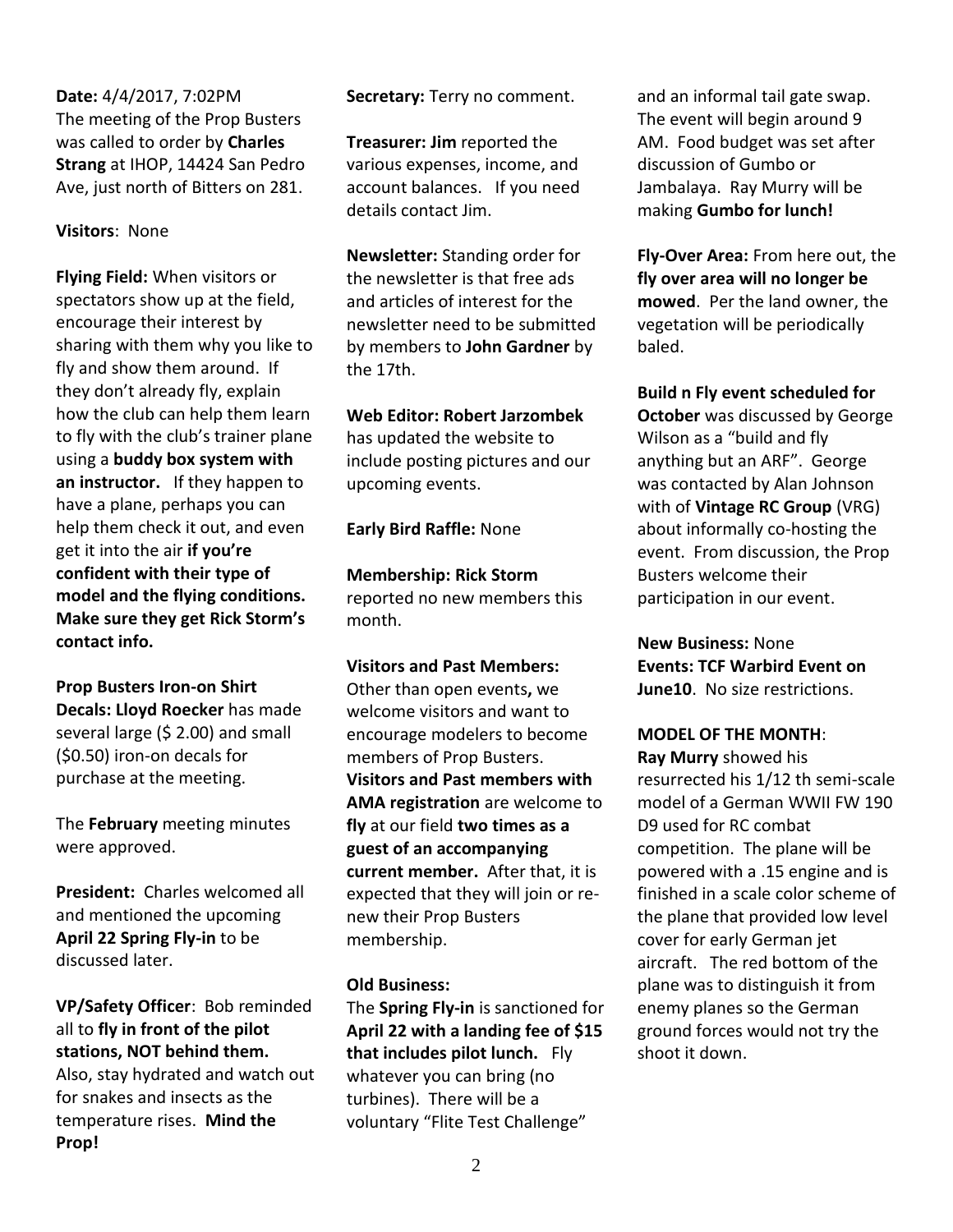

**Ray Murry** with his German WWII FW 190 D9

**George Wilson** showed his large Balsa USA model of a Fokker E.III Eindecker ST 95 with an 80 inch wingspan covered in Ultra Cote (not his favorite to work with) and spray painted with satin Rustolem. He hid the inverted Super Tiger 75 with muffler inside the cowl that was painted with Rustolem silver hammered metal paint. An onboard glow was added to ensure engine operation at low throttle settings. The landing gear was fabricated from weld-able rod that he soldered using a 175 watt iron. All up weight will be about 9.5 lbs.



**George Wilson** won **Model of the Month** with his Fokker E.III Eindecker ST 95

#### **"Crash Chronicles"**

**Rick Storm** described landing practice with his large Extra 230 while experimenting with different configurations of elevator and ailerons to slow down for landing. With intense focus on the plane he didn't realize how close the plane was rolling toward the fence, but the high grass bank saved it from hitting the fence but removed the landing gear. Fortunately he uses nylon bolts to hold the landing gear and they broke off. After replacing the nylon bolts he was ready to try again. On another attempt he slowed too fast and the plane fell out of the sky from about three feet, taking off the landing gear again by breaking the nylon bolts. He replaced the bolts again and figured out a configuration for a successful landing. Nylon Bolts saved his DAY!

#### **We Were Told:**

**Don Copeland** flew aerobatic maneuvers until he managed to point his plane's nose cone into a T post. Damage occurred! **Ken Rogers** was flying when his engine quit and it splashed into the pond. Luckily, the Prop Busters Navy was able to retrieve the plane. **Greg Vincent** made a splash with his foamy but he was able to fish it out.

#### **The Raffle:**

**Ray Murry**-Fiberglass fabric, decal **George Wilson**-Wheels, CA, CA **Jim Branaum**-Glue **Rick Storm**-Epoxy, nylon bolts, servo screws **Bob Severance**-CA, kicker

#### **Mark Blackmer**-Xacto blades **Charles Strang**-Foam **Robert Jarzombek**-Fuel

Adjourned 8:18 PM Submitted by Secretary: Terry Ullman

**Membership Notes** By Richard Storm (210) 680-5653



E-Mail: rstorm@satx.rr.com *Need a membership list? e-mail me and I'll send you a fresh one.*

#### NEED AN INSTRUCTOR? Call Me,

We had no new members join at the April Meeting however I have one lined up for approval at the May Meeting. April was a busy month for Fly-Ins with only EASTER Weekend having none. Unfortunately there were two on the 8<sup>th</sup> and I chose to go to the BAMS. The weather man simply was not cooperating and with wind gusts to 29 mph a lot of planes never left the ground. It was still fun with lots of comradery and tall tales filling the flying gap.

The following members have birthdays in May. When you see them, congratulate them for being one year wiser.

#### Day of Birth Member Name

- 1 Nicholas S. Rios
- 1 Richard Doucette
- 11 Mark Cheney
- 18 Bernard J. Siegel
- 24 Jorge Cantu
- 25 Christopher Bartz
- 31 John Gardner

See you at the field.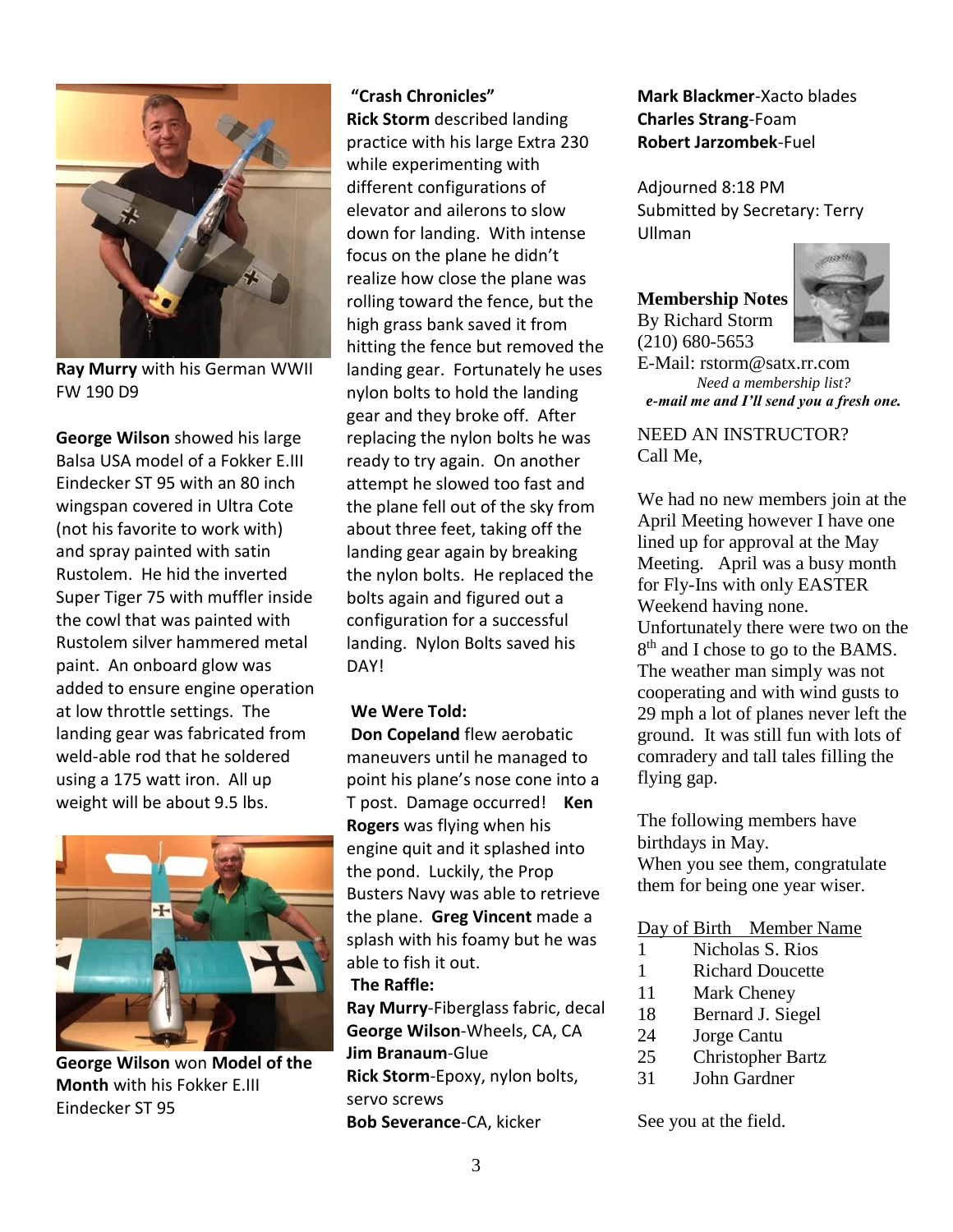**Call Us for All Your Copier, Printer & FAX Needs Prop Buster Members Receive a 5% Discount on All Supplies**

#### **AMERICOPY, Inc.**

6075 De Zavala Rd #J San Antonio, TX 78724

> **(210) 381-3568 Fax: (210) 829-5554** Digital Copier/Printers

Print/FAX/Copy/Scan High Speed Laser Printers Laser Printer Toner Cartridges Fax Toner & Supplies Maintenance Contracts Nation Wide Delivery

**Royal**

**Copystar** Steve Curtis – Owner

> **Radio Control Headquarters 14910 Nacogdoches #110 San Antonio, TX 78247 (210) 651-0435 Fax: (210) 650-3568 [info@rchqonline.com](mailto:info@rchqonline.com)**

**Special Thanks To HobbyTown USA For Supporting the Raffle HobbyTown USA 2501 NW Loop 410 San Antonio, TX 78230 (210) 348-8697 Fax: (210) 829-8707 [www.hobbytownsatx.com](http://www.hobbytownsatx.com/) E-mail: [sanhobbie@aol.com](mailto:sanhobbie@aol.com)**

**Al's Hobbies 7121 Highway 90 West Suite 150 San Antonio, TX 78227 Voice: (210) 645-1050 Fax: (210) 645-6450 alshobbies@usa.com**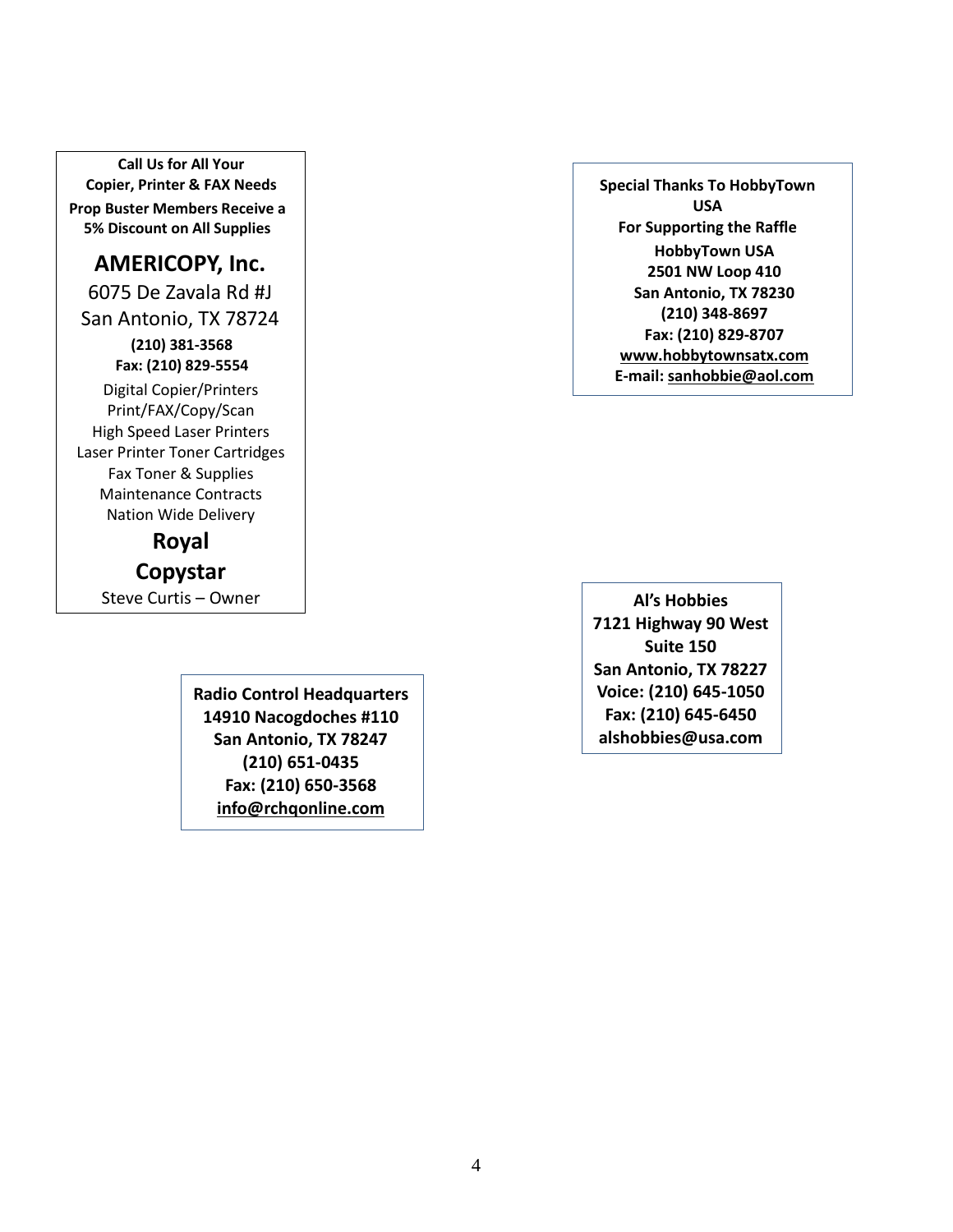

# June 10<sup>th</sup> 2017 Old Kingsbury Aerodrome, Kingsbury TX 78638



The members of Tri-City Flyers (www.tricityflyers.com) are very proud to present the second Gerry Miller Memorial Warbird event. This is being held at our club field, 190 Pershing Lane, Kingsbury, TX 78638. The site is also the home of the Pioneer Flight Museum, so feel free to visit their website at pioneerflightmuseum.org/index.shtml. Their museum will be open for our event. To be able to fly in our event you must be an AMA member and fly a Warbird aircraft in military colors. A Yellow Cub just won't cut it! A landing fee of \$20 is charged to registered pilots and will include lunch. Food and drinks will also be available for purchase to everyone. The facility now has a permanent restroom, so please let your partner know they no longer have to use a porta potty! Welcome to the 21<sup>st</sup> century ladies! Pilot registration will open at 8am and flying will begin after a short pilots' meeting. If you do bring any children, please maintain a constant vigil for their safety. While visiting the museum, children must be accompanied by an adult. This may not necessarily mean you as you just play with bigger and more expensive toys than they do!

> CD for this event is Dean Lukover (lukoverd@sbcglobal.net). Sanctioned by the Academy of Model Aeronautics. AMA Sanction #226